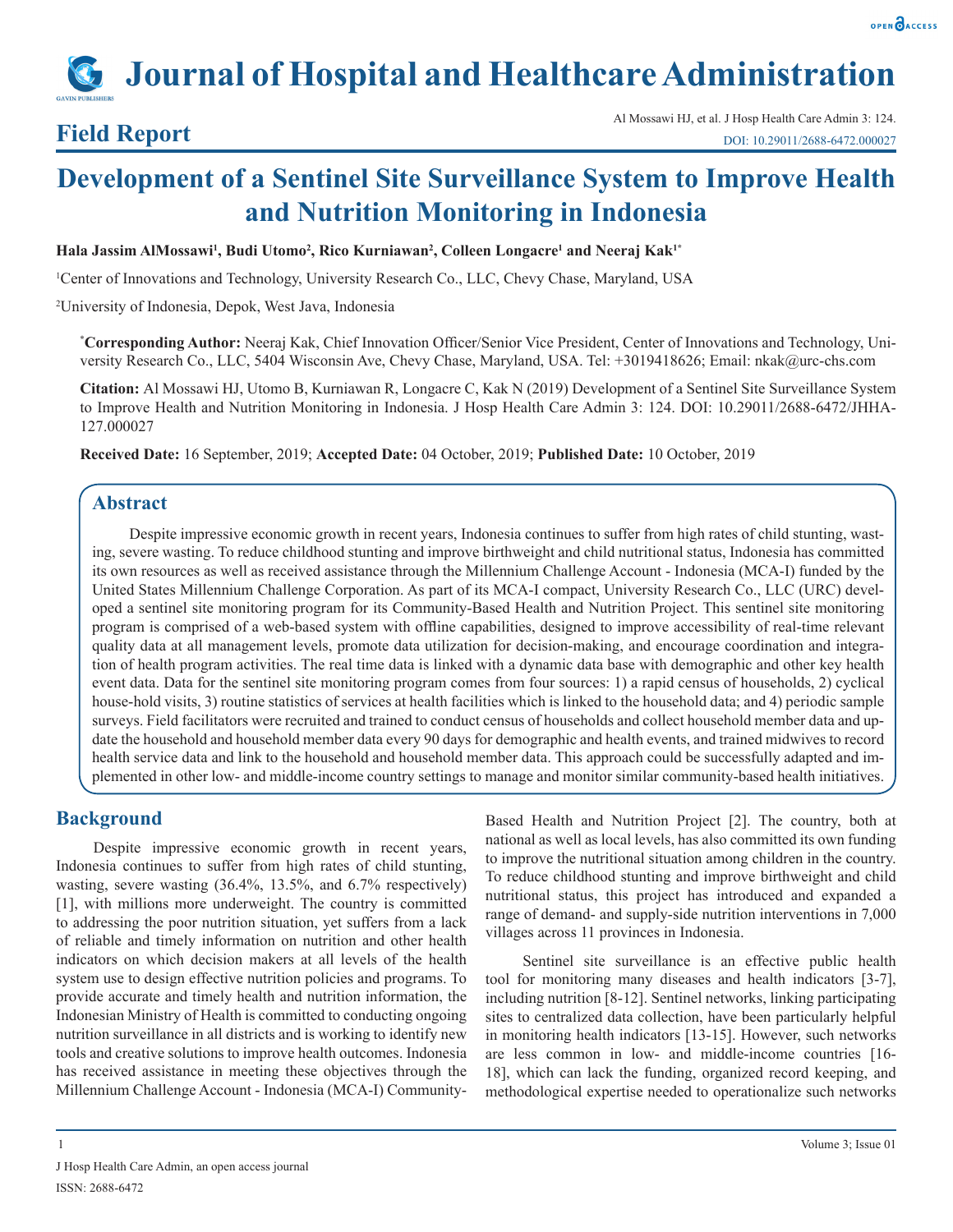[18]. In 2016, MCA-I selected University Research Co., LLC (URC) to develop a sentinel site monitoring program for its Community-Based Health and Nutrition Project. The purpose of this article is to detail the development and functionality of this sentinel site monitoring program as an approach that can be adapted to track key programmatic and health indicators in a variety of country settings.

#### **Objectives of the System**

MCA-I's goal in establishing the sentinel site monitoring program was to provide a comprehensive system for data management related to the critical first 1,000 days of a child's life [19]. Specific objectives of the program were to:

- 1. Develop an online database system and semi-online desktop application that can generate relevant, reliable and real-time data;
- 2. Develop training modules for field facilitator and midwife data collectors;
- 3. Install the developed application onto MCA-I laptops for each midwife;
- 4. Migrate existing data from health facility records to the online system;
- 5. Maintain the database, manage the data, and assist users; and
- 6. Generate data reports to MCA-I throughout the data collection period.

#### **Design Considerations and System Capabilities**

URC worked closely with MCA-I and Indonesia Ministry of Health counterparts to conceptualize and develop the monitoring program database and application. Ultimately, 13 key system design considerations were identified as critical to the success of the program (Figure 1). Ultimately, URC developed a web-based system with offline capabilities for programmatic and Indonesian health system uses. Applying this system enhances accessibility of real-time relevant quality data at all management levels, promotes data utilization for decision making, and encourages coordination and integration of health program activities. This system has the capability to help program managers track critical indicators, including provider compliance and patient adherence. Furthermore, use of established client IDs facilitates stronger linkages of the household and household member data with the current health records and synchronization with other health and social monitoring systems. A flexible reporting module allows the program personnel to analyze data at any time using a user-friendly interface for data visualization and the system programming code, SQL, is open-source for managers to adapt the system to their needs. **Figure 1:** Key System and Design Considerations.

#### **Key System Design Considerations**

#### 1. Compatibility

Operates and communicates with other data collection and management systems utilized by the MOH

#### 2. Extensibility

New capabilities can be added without major changes to the underlying architecture

#### 3. Fault-tolerance

Resistant to and able to recover from component failure

#### 4. Maintainability

Bug fixes and functional modifications can be easily accomplished; product of modularity and extensibility

#### 5. Modularity

Comprises well defined, independent components to form a desired software system

#### 6. Reliability

Consistently performs required functions under normal and stressful settings

7. Reusability

Applicable to other projects with no or slight modification

8. Robustness

Operates under stress or tolerate unpredictable or invalid input

#### 9. Security

Withstands hostile acts and influences

#### 10. Usability

User-friendly for MCA-I project managers as well as local health teams and midwives

#### 11. Performance

Performs tasks within a user-acceptable time without consuming excessive memory

#### 12. Portability

Can be installed on multiple platforms and used in on- and off-line settings

#### 13. Scalability

Adapts well to increasing data or number of users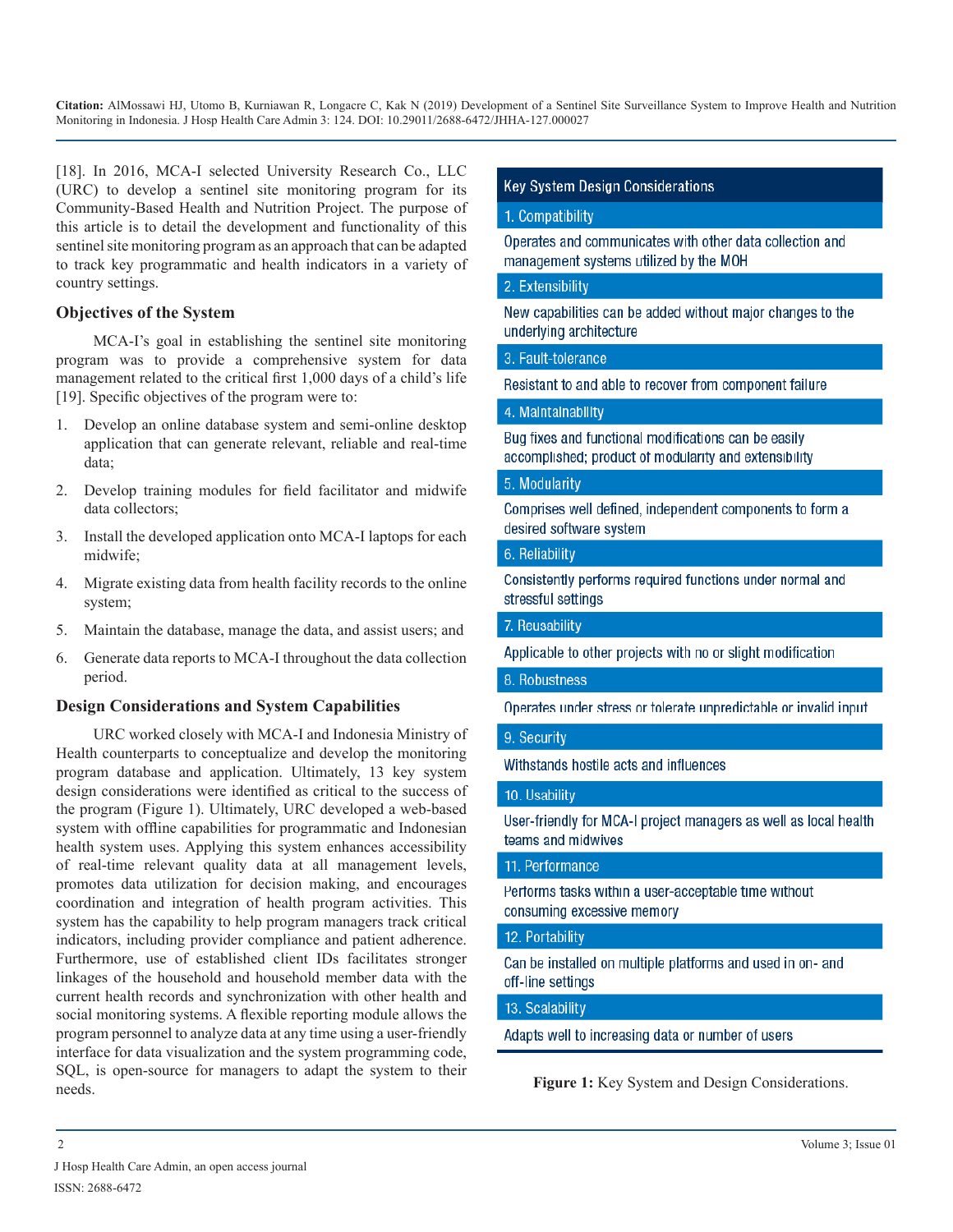The monitoring system applies a combination of two approaches: 1) moving the data input, process, and output to an online platform; and 2) making a direct link between target population data and the statistics of interest, such as services, demographic events, and health events. This direct link provides the numerator and denominator to study rates and statistics of the focus population, while the online platform ensures the generation of real-time data and capability to monitor longitudinal data trends (Figure 2). These capabilities make the designed sentinel site monitoring system a Demographic Health Surveillance System (DHSS) [20]. The DHSS is a dynamic information system where demographic, health status as well as key health events continue to be linked to provide near real-time status of the family members in a household at any time.



**Figure 2:** Conceptual Framework for the Database Structure.

The web-based application manages records of service statistics of mothers and children at village respective health centers under the sentinel site project and is hosted on a cloud server. Collected data is stored in a panel database of interlinked the household and household member data and other panel databases so that when queries are made for specific information, the system will pull the requested indicators from different panels to display the appropriate records and data visuals.

#### **Data Collection**

Data at the sentinel sites was collected at four levels: 1) rapid census of households to construct a baseline health program targeted population; 2) a cycle of household visits, to longitudinally update community and population demographic data; 3) routine statistics of services at health facilities; and 4) sample surveys of specific health topics within the system. In Indonesia, village midwives provide life-saving care and support to women during pregnancy and labor, to newborns, and to rural families. Given the village midwives' vital role in contributing to positive health outcomes at the community level, they were recruited by MCA-I to conduct real-time data collection at the clinic level. MCA-I also recruited field facilitators to collect data at the household level. Field facilitators and midwives are responsible for collecting realtime data from homes and health facilities covering populations residing in their catchment areas (Figure 3). URC installed the system application on field facilitators' and midwives' laptops and created user-friendly guides and installation software for further growth and system updates beyond the project.



**Figure 3:** System Management and Data Entry Pathways.

In order to monitor changes in key health and nutrition program indicators (Table 1), the system used three data collection approaches: (1) conduct a rapid census of households to establish a baseline of key indicators of targeted household and household members, which was followed by a 90-day cyclical household visits to record demographic and health events occurring since the last visit to collect data on changes in health indicator status of and record other health events and, at the same time, update longitudinally the changing database panel of household and household member demographic data; (2) record timely routine statistics of maternal and child services at health clinics or health facilities to establish a panel database of health services statistics interlinked to other databases; (3) conduct specific surveys or studies as needed on maternal and child nutritional anthropometric status, child morbidity, health and sanitation behavior, exposure to and source of health communication messages. Socio-economic data was collected within one cycle of household visit once the household and household member demographic database has been established.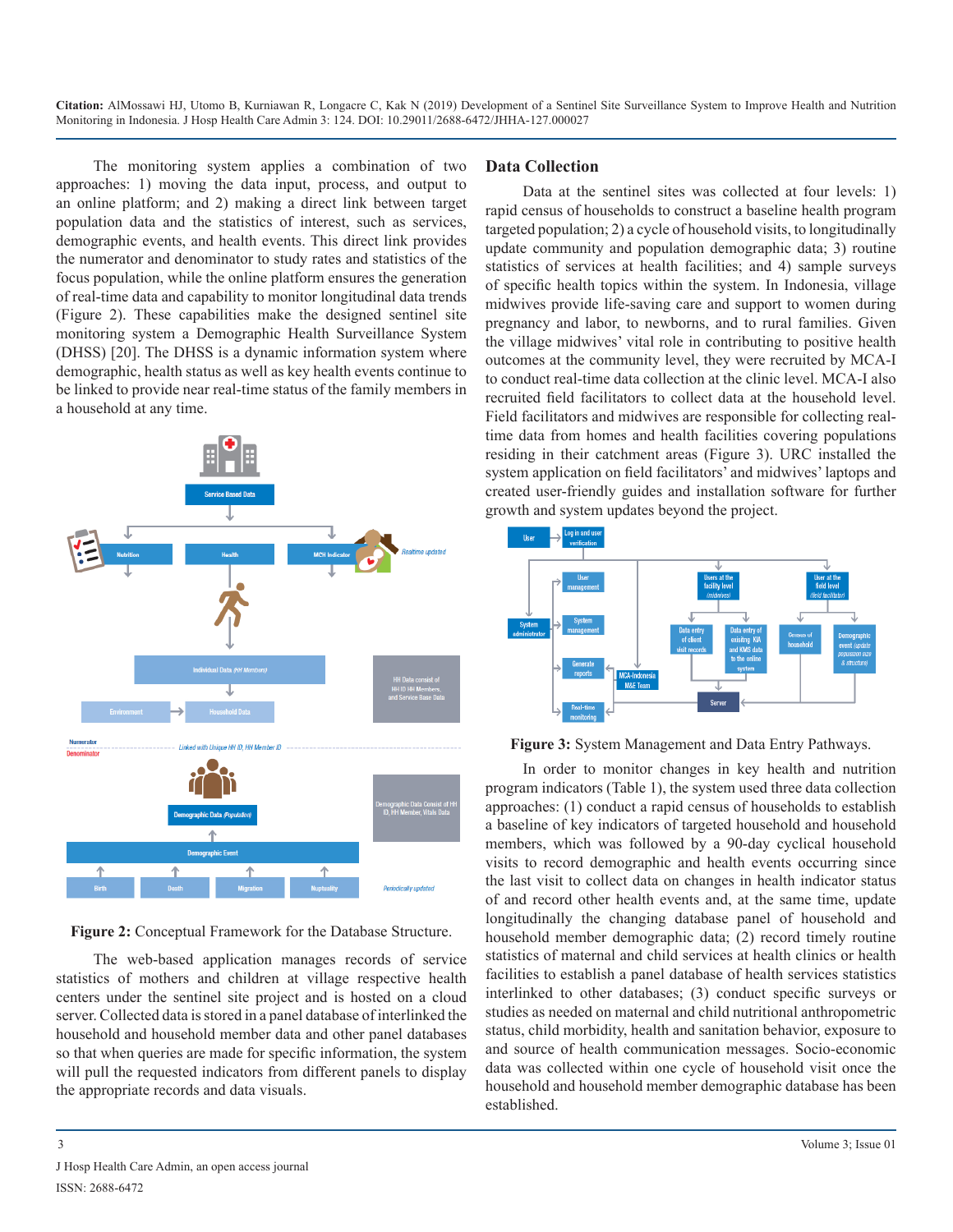| <b>Illustrative Program Indicators</b>                                                                           |
|------------------------------------------------------------------------------------------------------------------|
| Participation in nutrition Social and Behavior<br>Change<br>Communication (SBCC) activities at the village level |
| Coverage of iron and folic acid supplements among pregnant<br>women                                              |
| Coverage of micronutrient supplements among children                                                             |
| Household hygiene and sanitation behavior                                                                        |
| Health care seeking behavior                                                                                     |
| Immunization status for mothers and children                                                                     |
| Contraceptive use status among women of reproductive age                                                         |
| Maternal anemia status                                                                                           |
| Maternal anthropometric status                                                                                   |
| Child anthropometric status                                                                                      |
| Prevalence/incidence of childhood morbidity (diarrhea, respiratory<br>infection, etc.)                           |
| Maternal and early childhood mortality                                                                           |

**Table 1:** Illustrative Program Indicators.

In Indonesia, village midwives provide life-saving care and support to women during pregnancy and labor, to newborns, and to rural families. Given the village midwives' vital role in contributing to positive health outcomes at the community level, they were recruited by MCA-I to conduct real-time data collection at the health facility or clinic level. MCA-I also recruited field facilitators to collect data at the household level. Thus, field facilitators and midwives are responsible for collecting realtime data from homes and health facilities covering populations residing in their catchment areas (Figure 3). URC installed the system application on field facilitators' and midwives' laptops and created user-friendly guides and installation software for further growth and system updates beyond the project.

With this system design, program managers are able to monitor behavioral aspects related to nutritional outcomes, such as eating behavior, food choices, and handwashing, in addition to health services.

**Rapid census:** In 2017, a rapid census of households was conducted to collect household data, including GPS location and key demographic information on each household member (name, date of birth, sex, relation to head of household, etc.). This census allowed the team to build a cohort of individuals to track over time using unique IDs, leading to the construction of a target population and household database. At each household visit, data was geo-tagged to confirm the household location and allow for geo-mapping of data.

**Cyclical updates:** The DHSS application was designed to

incorporate cycles of demographic data after the first rapid census visit, with data collection conducted by field facilitators on indicators for demographic data, socioeconomic data, and sanitation/behavior data. The application includes questionnaires for data collectors to enter information directly into the system and have it uploaded as soon as they have an internet connection. Routine cyclical updates are to be conducted every 90 to 180 days (90-day cycle in this system) to account for key shifts in population changes, dependent on program capacity. The system then uses a set of pre-defined algorithms to update the population and household database by evaluating demographic events that occurred since the previous visit. These demographic events include: marital change, pregnancy, pregnancy termination (aborted, stillbirth, or live birth), death (causes), in-migration, and out-migration.

**Routine health services:** The URC team, in coordination with MCA-I and Survey Meter, imported data from thousands of mother and child health cards from sentinel sites to transfer health recordkeeping at these sites to the online system. To date, 8,026 mother cards and 9,778 child cards are accessible on the DHSS server and the midwives at these sites are able to use the system to update mother and child health records. As part of the DHSS application, URC developed a semi-online desktop platform that allows midwives to input data on provided laptops. Midwives can record data both online and offline; any data collected offline is saved and uploaded to the database server when internet connection is re-established. URC provided a system administrator and data manager to manage all of the data that is uploaded daily by midwives. Midwives retrieve client information for health visits using a household ID number, and the online system can recall the client's data using name and date of birth if the client does not have their ID. Information recorded by midwives is tagged with location information (geo-tagging) to confirm activity location.

**Surveys:** In designing the DHSS system, URC built in a module to improve capacity to conduct health surveys and receive data from several survey modules. The system application can facilitate selection of a random sample of households or household members, and ease data collection by providing electronic questionnaires and linking data directly to the system database for recall and reporting needs. This survey functionality has been used to implement multiple surveys on topics including exclusive breastfeeding, nutrition, and child morbidities.

#### **Data Presentation**

URC has worked to ensure the availability and appropriate presentation of different forms of data (population data, survey data, individual health data, etc.). We developed an executive dashboard through which dynamic data visualizations and data reports are available. Through the DHSS application panel databases, the system produces standard summary reports and dynamic data visualizations as well as more specific information using querying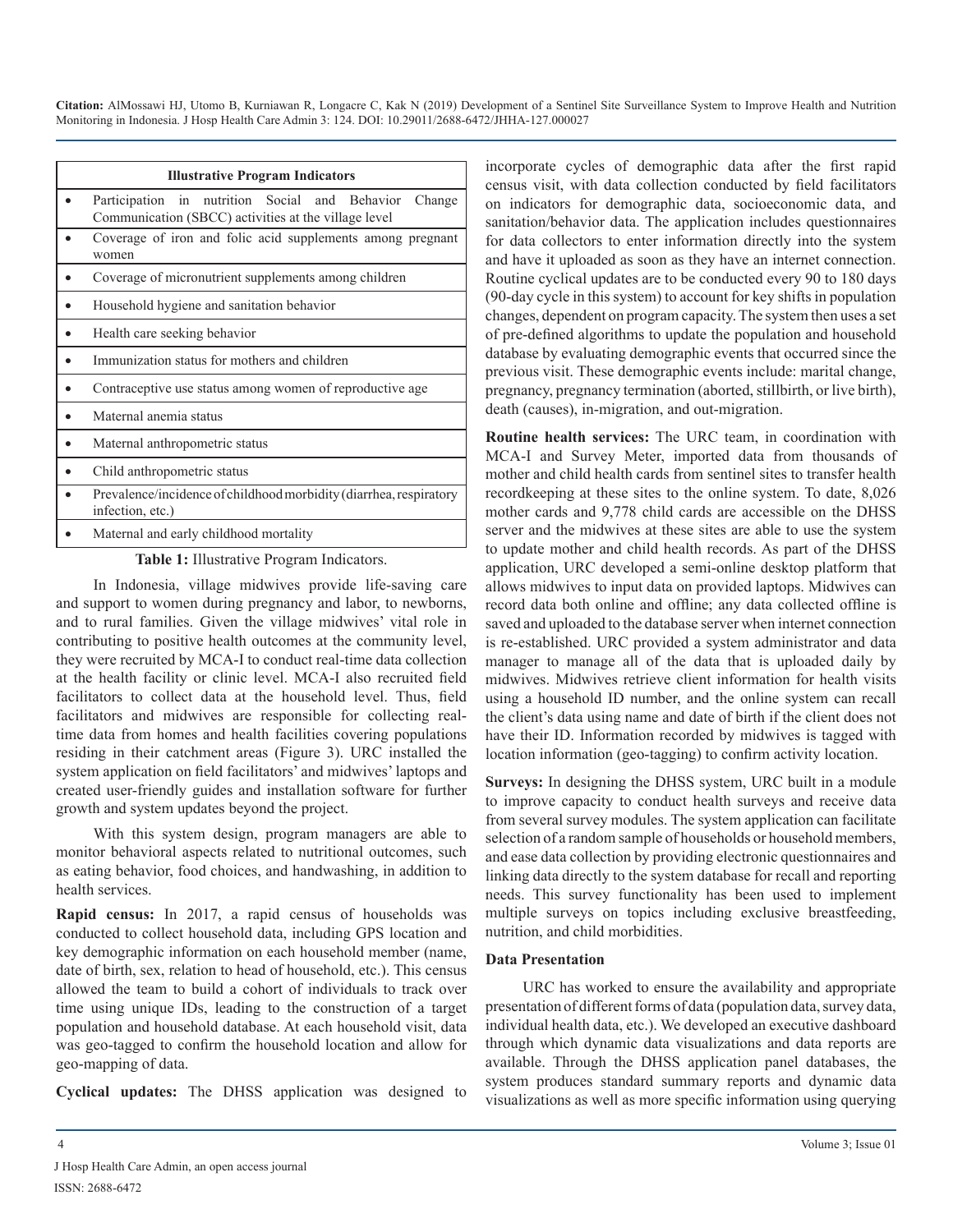functions. This allows users to generate and display data for routine health program output and outcome indicators, health care access and utilization, and demographic and socioeconomic characteristics over time. Available data includes population structures, education status, household socioeconomic status, lists of children under age 2 or age 5, morbidity and mortality statistics, child growth, health statistics for pregnant women (including weight gain, proteinenergy or chronic energy malnutrition, anemia), and utilization of both antenatal and postnatal services. Mapping tools can display household locations, pregnant women, and children. Figure 4 provides an example of data presentation output at the national, provincial, and district levels.











**Figure 4:** Presentation of Data at the National (Panel **A**), Provincial (Panel **B**), and District (Panel **C**) Levels.

#### **Cost of the program and sustainability**

The cost components of the on-line DHHS included: development of the software; implementation; and, continuous update of the surveillance and monitoring software and datasets. The project invested about \$150,000 for the design of the DHHS software and other tools. As part of the design, the tool was piloted and modified based on the initial result, feedback from the national program and MCA-I. For implementation, front-line workers received orientation as well as a tablet/computer each to collect information in real-time. The cost of each table/laptop was about \$300. If one was to use an average cost of a connected laptop/ tablet per health worker per year, it would cost about \$200 a year, and if this was to be prorated per capita, then the actual costs is just few cents per year. We believe the cost of the DHSS solution is minimal and benefits derived are huge, particularly in areas with high morbidity and mortality. This tool is supplemental to DHIS and can be linked to it with ease.

#### **Transition to Government Institution Utilization**

The DHSS system is designed to function beyond the life of the MCA-I project and address the larger gaps impacting local data monitoring, evaluation, and management to promote datadriven decision making. This system, built with SQL software to adapt to any inputs and frameworks, is highly advantageous in multiple areas. Midwives trained under the project have been encouraged to utilize the system for their benefit as well as the benefit of the health system, and the current DHSS application is already providing real-time information helpful to community-